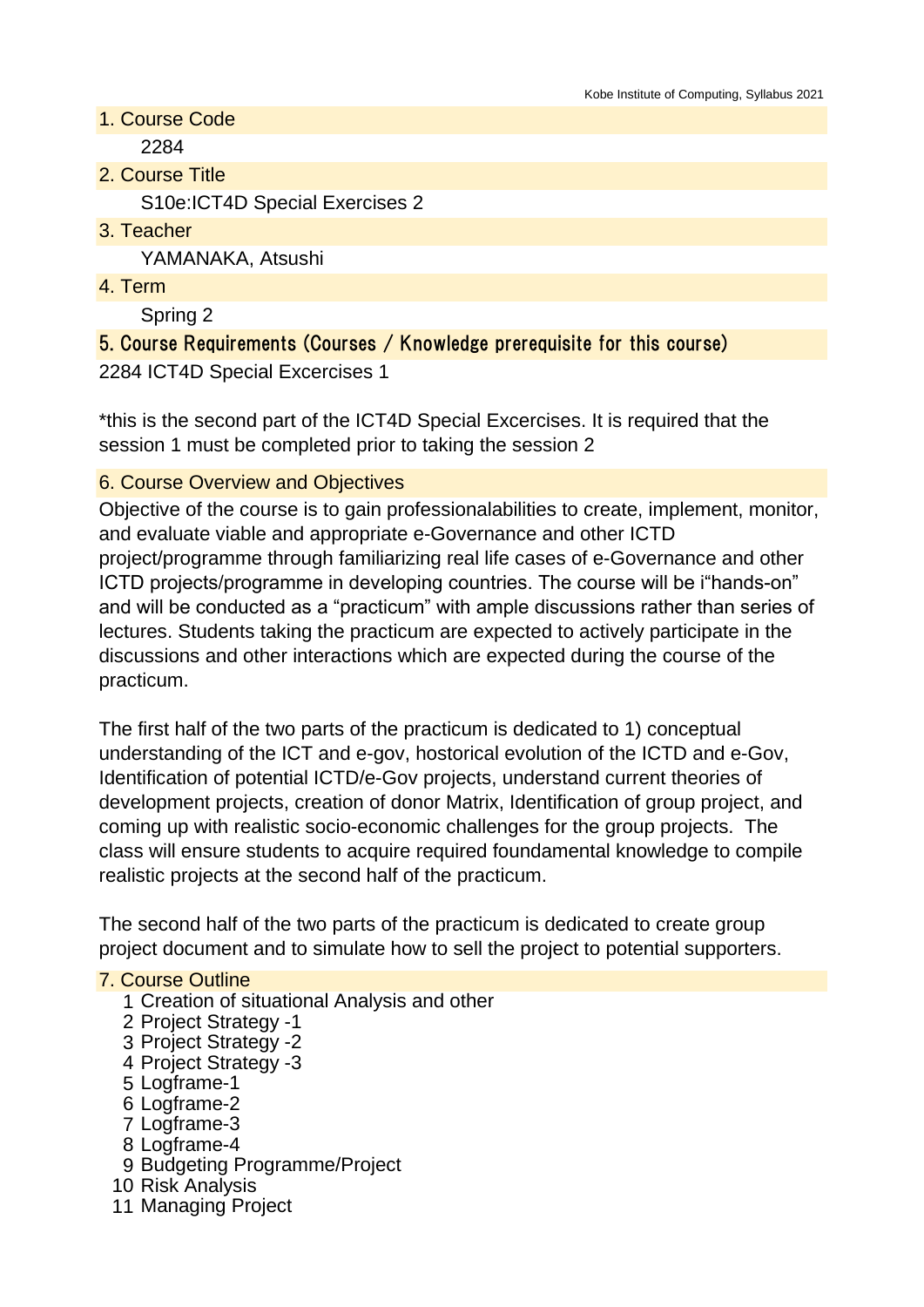12 Selling your Idea/Project -1 (Types and Technique)

- 13 Selling your Idea/Project -2 (Elevator Pitch)
- 14 Selling your Idea/Project -3 (Full Presentation)
- 15 Selling your Idea/Project -4 (Development Marketplace)

16

8. Textbooks (Required Books for this course)

TBD (Since this is practical course, no specific text book is assigned. However, reference/recommended project documents and other reading materials will be provided

in lieu of the text books).

9. Reference Books (optional books for further study)

Various different reference materials will be provided during the course of the session.

10. Course Goals (Attainment Targets)

- (1) Understand requirement of Project Document and create realistic Group project
- (2) Understand, through conducting simulations, various different ways to sell idea (projects) to potential supporters
- (3)
- (4) (5)
- (6)
- (7)
- (8)

11. Correspondence relationship between Educational goals and Course goals

| Educational goals of the school | <b>Course Goals</b>                          |                            |  |
|---------------------------------|----------------------------------------------|----------------------------|--|
| High level ICT                  | Basic academic skills                        |                            |  |
| skills                          | Specialized knowledge and literacy           |                            |  |
| Human skill<br>(Tankyu skill)   | Ability to continually improve own strengths |                            |  |
|                                 | Ability to discover and                      | <b>Problem setting</b>     |  |
|                                 | resolve the problem<br>in society            | <b>Hypothesis planning</b> |  |
|                                 |                                              | <b>Hypothesis testing</b>  |  |
|                                 |                                              | Practice                   |  |
|                                 | Fundamental                                  | Ability to step forward    |  |
|                                 | Competencies for                             | Ability to think through   |  |
|                                 | <b>Working Persons</b>                       | Ability to work in a team  |  |
| <b>Professional ethics</b>      |                                              |                            |  |

12. Evaluation

| <b>Goals</b> | Evaluation method & point allocation |      |  |  |                                          |       |
|--------------|--------------------------------------|------|--|--|------------------------------------------|-------|
|              | Examination                          | Quiz |  |  | <b>Reports Presentation</b> Deliverables | Other |
|              |                                      |      |  |  |                                          |       |
|              |                                      |      |  |  |                                          |       |
| 3            |                                      |      |  |  |                                          |       |
|              |                                      |      |  |  |                                          |       |
| 5            |                                      |      |  |  |                                          |       |
|              |                                      |      |  |  |                                          |       |
|              |                                      |      |  |  |                                          |       |
| 8            |                                      |      |  |  |                                          |       |
| Allocation   |                                      |      |  |  |                                          |       |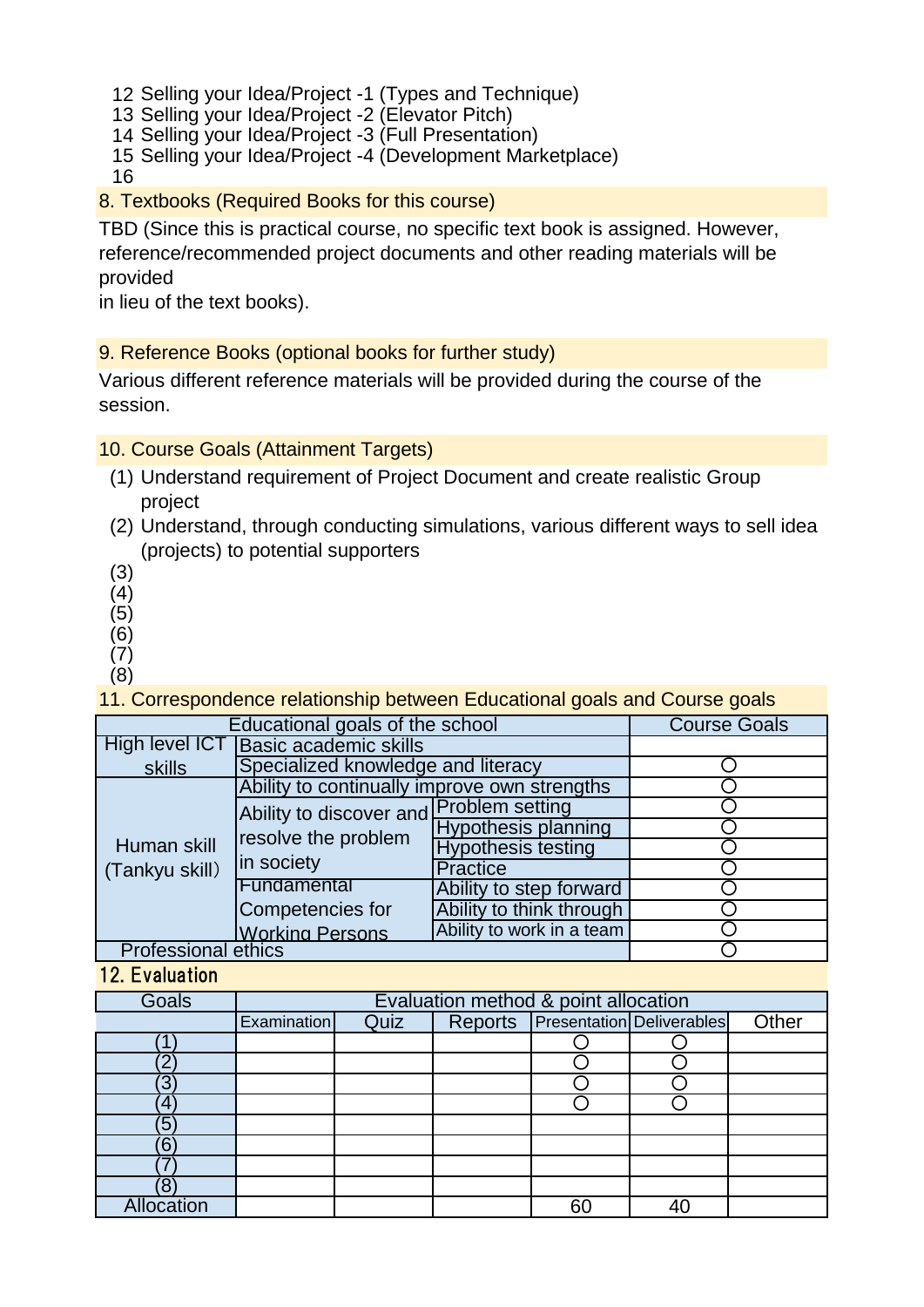| <b>13. Evaluation Criteria</b> |                     |                                                                                                                                                 |       |  |
|--------------------------------|---------------------|-------------------------------------------------------------------------------------------------------------------------------------------------|-------|--|
|                                | Examination         |                                                                                                                                                 |       |  |
| Quiz                           |                     |                                                                                                                                                 |       |  |
| <b>Reports</b>                 |                     |                                                                                                                                                 |       |  |
|                                | Presentation        | Present assigned materials (deliverables) to the lecturer and to the<br>class colleagues to further deepen understanding of subject<br>matters. |       |  |
|                                | <b>Deliverables</b> | Create various deliverables which would demonstrate students'<br>understanding of the concepts and subject matters.                             |       |  |
| Other                          |                     |                                                                                                                                                 |       |  |
|                                | 14. Active Learning |                                                                                                                                                 |       |  |
|                                |                     | Hourly percentage of active learning within the whole class time                                                                                | $0\%$ |  |
|                                |                     | Active learning such as problem solving assignment using the<br>knowledge and skills acquired in class.                                         |       |  |
|                                |                     | 2 Active learning such as group works and discussions.                                                                                          |       |  |
|                                |                     | 3 Outcome presentations and feedbacks.                                                                                                          |       |  |
|                                | conducted.          | 4 Students actively make decisions on how the class should be                                                                                   |       |  |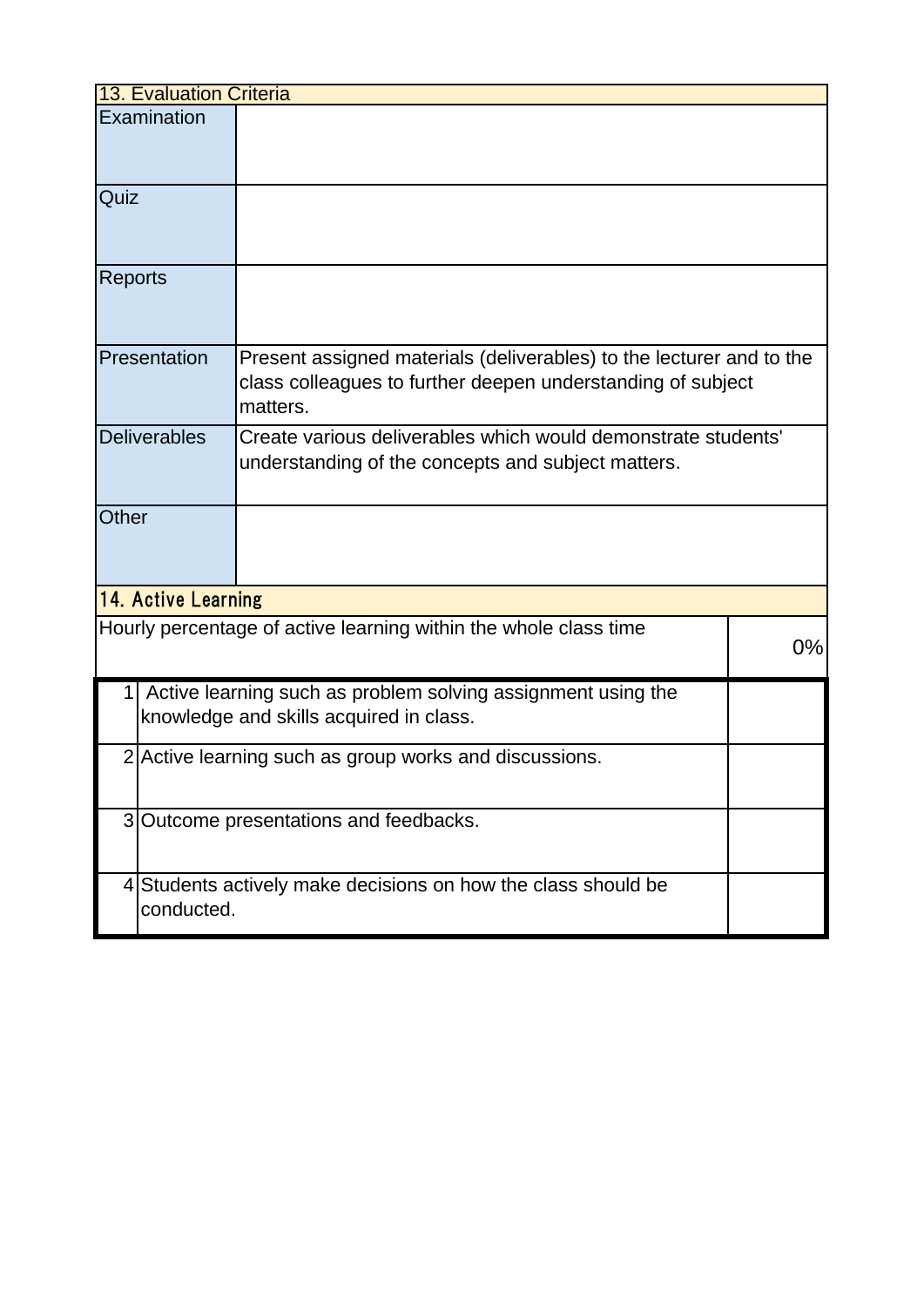#### 15. Notes

The practicum course (part 1 and part 2) is designed to have intensive "in-person"" lectures/discussions during the first and last weeks of the school semesters (Spring 1st semesters and Spring 2nd semester). Those "in-person" sessions are expected to be supplemented by weekly on-line sessions which will be conducted from aboad where the course instructor has assignments in.

While the on-line portion of the course is expected to use video conferencing facility, the practicum participants must anticipate that the on-online portions of the course may encounter certain technical difficulties. This may force the lecturer to conduct voice only sessions or to

conduct make-up sessions. In addition, the practicum participants are forewarned that the on-line portion of the practicum may need to be rescheduled due to the course lecturer's other engagements.

In such instances, the lecturer will make maximum efforts to propose a new schedule with the practicum participants at least one week prior to the originally scheduled course.

The practicum participants are expected to complete assignments/tasks every week and progress must be reported to the lecturer. Timely completions of assignments are critical for completing the final project document.

The lecturer will avail himself to the questions/concerns from the practicum participants through e-mail and other ICT tools throughout the course. Furthermore, during the "in-person" sessions, the practicum participants are encouraged to maximize the time and contact and co-mingle with the lecturer.

It is highly likely that the Syllabus and the deliverables will be amended during the course of the session according to the students' comprehension of course materials. In addition there is some possibility that the class may need to add a few additional sessions due to amount of materials which need to be covered as well as other pertinent reasons. \*2020 and 2021 course had to add 3 additional sessions from the originally planned 30 sessions to cover the materials.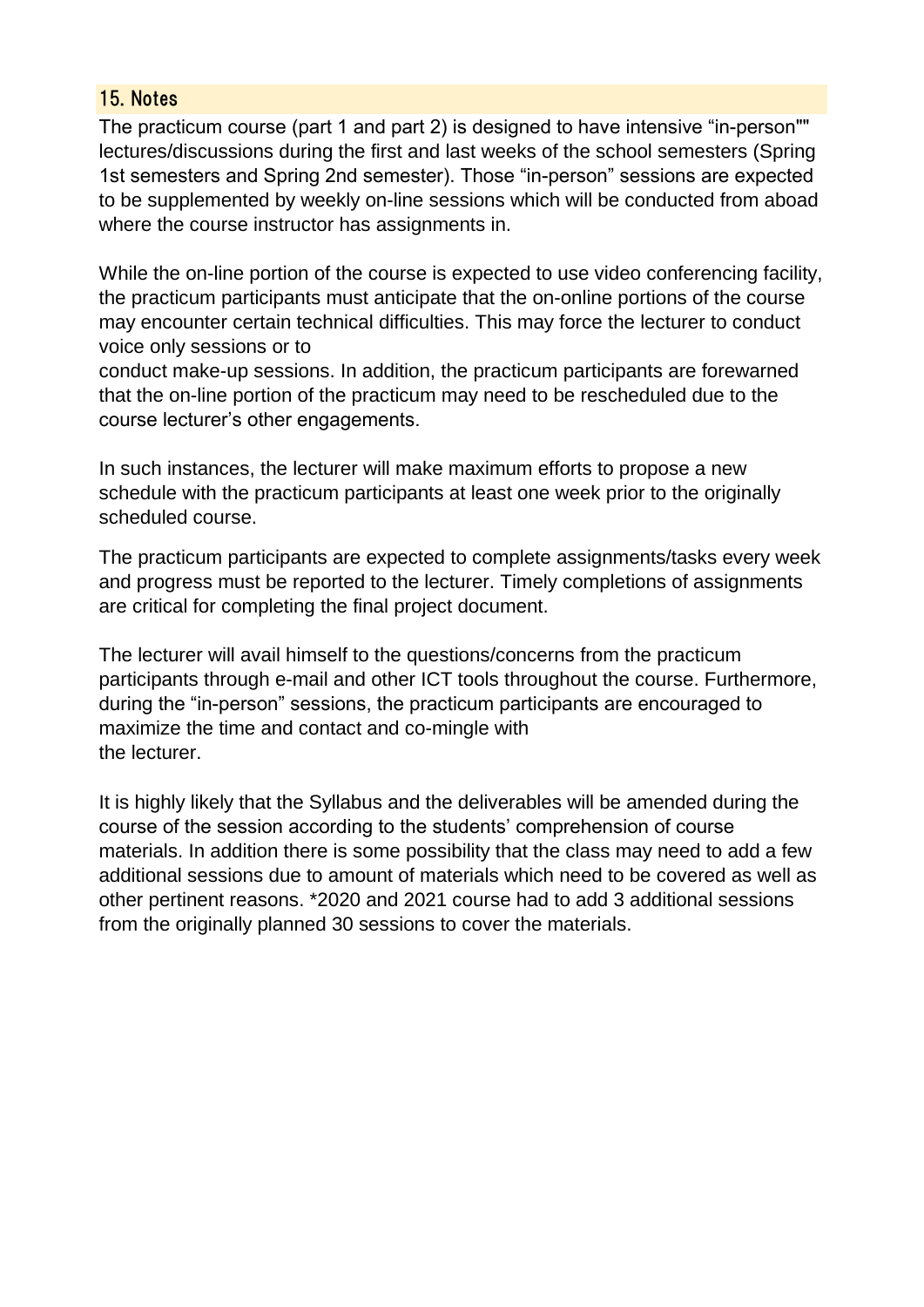#### 16. Course plan

(Notice) This plan is tentative and might be changed at the time of delivery

Lesson 1: Situational Analysis

(Lecture/Disussion 90,min)

Creation of situational Analysis

\* Explanation of

critical component for situational analysis and other environmental variables in project documents.

\* Discussion

of effective and concise situational analysis and other environmental variables in project document"

Lesson 2: Project Strategy -1

(Lecture/Disussion/Presentation 90,min)

Learn how to compile different sections (components of the Project Document)

\* Discuss different components which make up the Project Document (example below)

- 1) Overall Project Direction
	- Execution Modality
	- Past projects/initiatives and correlations/lessons learned
- 3) Execution/Implementation/Coordination Structure
	- Governance Structure
	- Implementation Structure
	- Stakeholders and their Assessment
	- Brief Composition/Roles of potential Project Staff (in an Annex)
- 4) Strategic Alignment
	- Alignment to Global, Regional, National, and organizational agenda/priorities
- 5) Innovations
	- Explanation of how this project is innovative
	- Explanation of Technology
- 6) Monitoring and Evaluation & Codification of Lessons-Learned
	- M&E structure and frequency
	- How to conduct codification of lessons learned and how to disseminate
- 7) Sustainability

\* Discussion

- Institutional Sustainability
- Financial Sustainability (Business Model)
- 8) Risks and mitigation measures (\*To be discussed later in a separate session)
- 9) Donor/Partnership Strategy
- How to engage with your partner (donors and other stakeholders)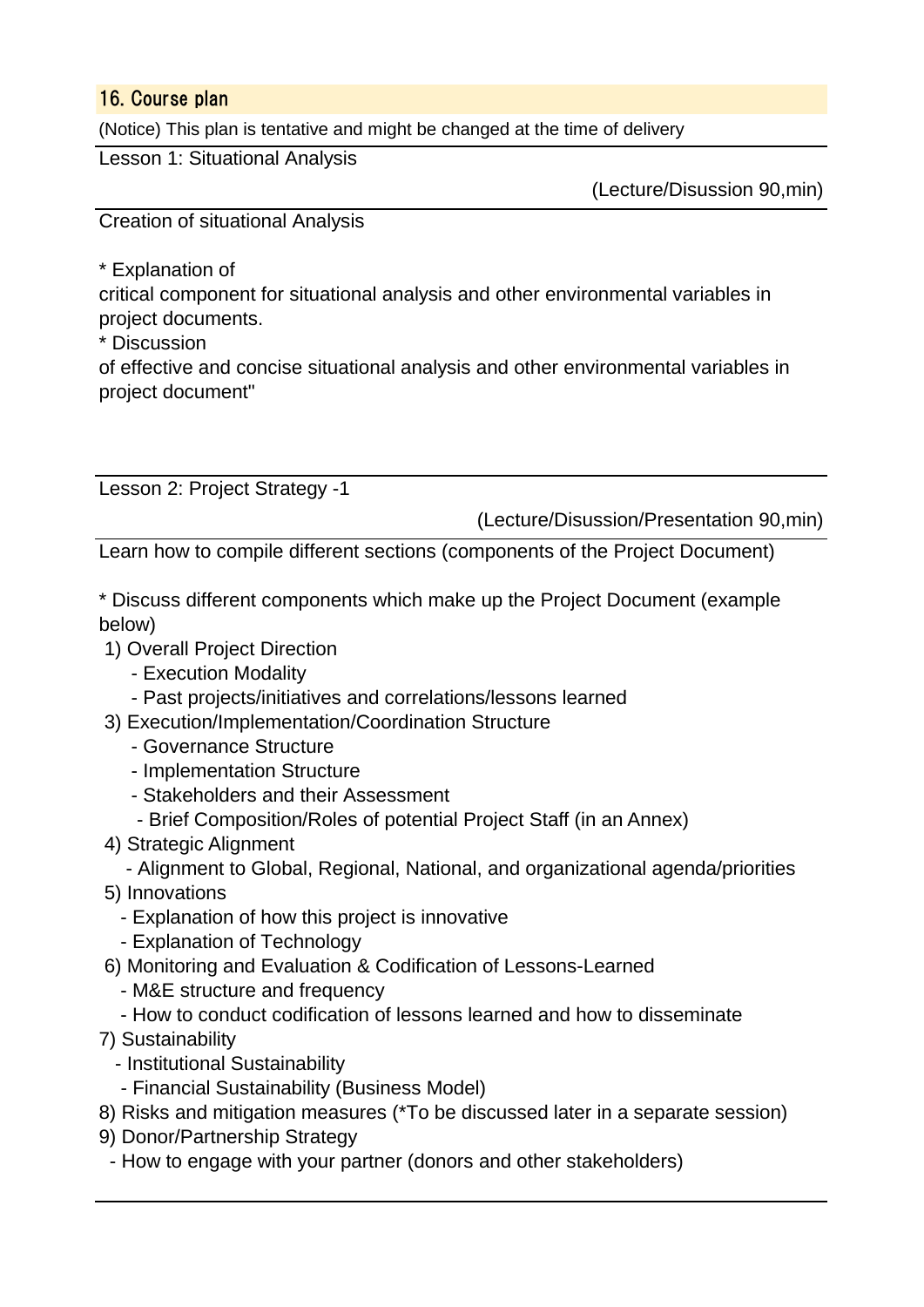Lesson 3: Project Strategy -2 (Lecture/Disussion/Presentation 90,min)

Learn how to compile different sections (components of the Project Document)

\* Presentation of compiled component by the Group (from the components explained at the Lesson 2)

\* Discussion

Lesson 4: Project Strategy -3

(Lecture/Disussion/Presentation 90,min)

Learn how to compile different sections (components of the Project Document)

\* Presentation of compiled component by the Group

\* Discussion

Lesson 5: Logframe-1

(Lecture/Disussion/Presentation 90,min)

Introduction to the Logframe and Creation of Programme/Project Impacts and **Outcomes** 

\* Identification and compilation of programme/project Impact/Outcomes for the group project

\* Clarifying and differentiating Impact and Outcomes and respective indicators

\* Discussion

Lesson 6: Logfrmame-2

(Lecture/Disussion/Presentation 90,min)

First review of the project logfrmae (Second review within the class)

- \* Presentation of compiled first draft of group project Logframe
- \* Discussion (Critique)

Lesson 7: Logframe-3

(Lecture/Disussion/Presentation 90,min)

Second review of the project logfrmae (Second review within the class)

- \* Presentation of compiled second draft of group project Logframe
- \* Discussion (Critique)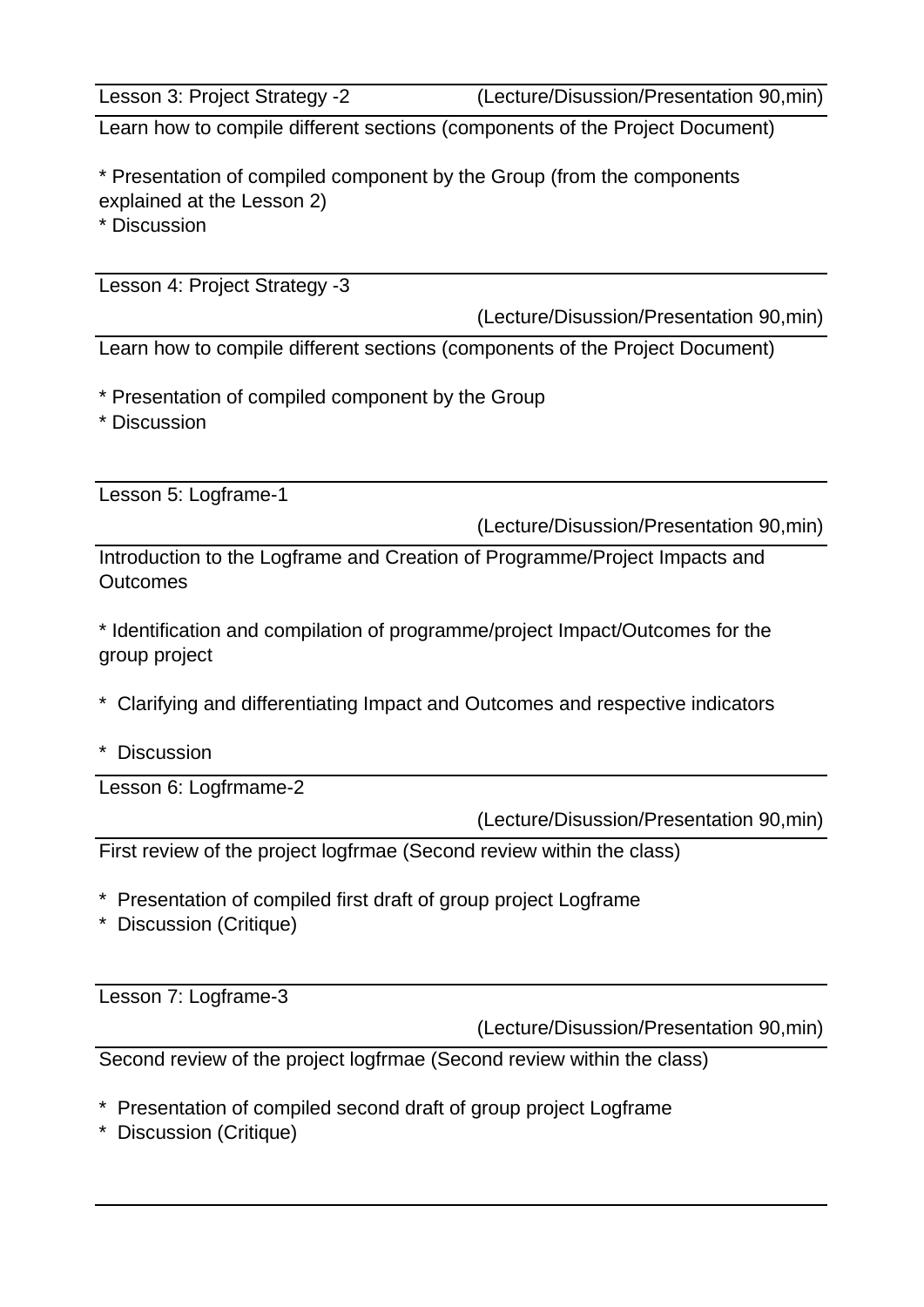### Lesson 8: Logframe-4

(Lecture/Disussion/Presentation 90,min)

Third review of the project logfrmae (Final review within the class)

- \* Presentation of compiled third and final draft (for class) of group project Logframe
- \* Discussion (Critique)

Lesson 9: Budgeting Programme/Projects

(Lecture/Disussion/Presentation 90,min)

Understand how to create realistic and flexible budget for the Programme/Project

- \* Review of sample project budget
- \* Discussion of overhead and other line items
- \* Realistic costing based on sample proposed activities
- \* Discussion

Lesson 10: Risk Analysis

(Lecture/Disussion/Presentation 90,min)

Understand potential risks for the Project

- \* Review sample risks from different projects
- \* Discussion of potential risks in e-Government/Governance projects
- \* Mitigation Methodology
- \* Discussion

\*\*Note that the class will most likely start with presentation and review of Group Project Budget

Lesson 11: Managing the Project

(Lecture/Disussion/Presentation 90,min)

Understand ways to manage the Project properly

- \* Potential pitfalls for project delay and stagnation
- \* Compilation of time bound activity chart (WBS, Gaunt chart, and others)
- \* Discussion

\*\*Note that the class will most likely start with presentation and review of Group Risk Analysis